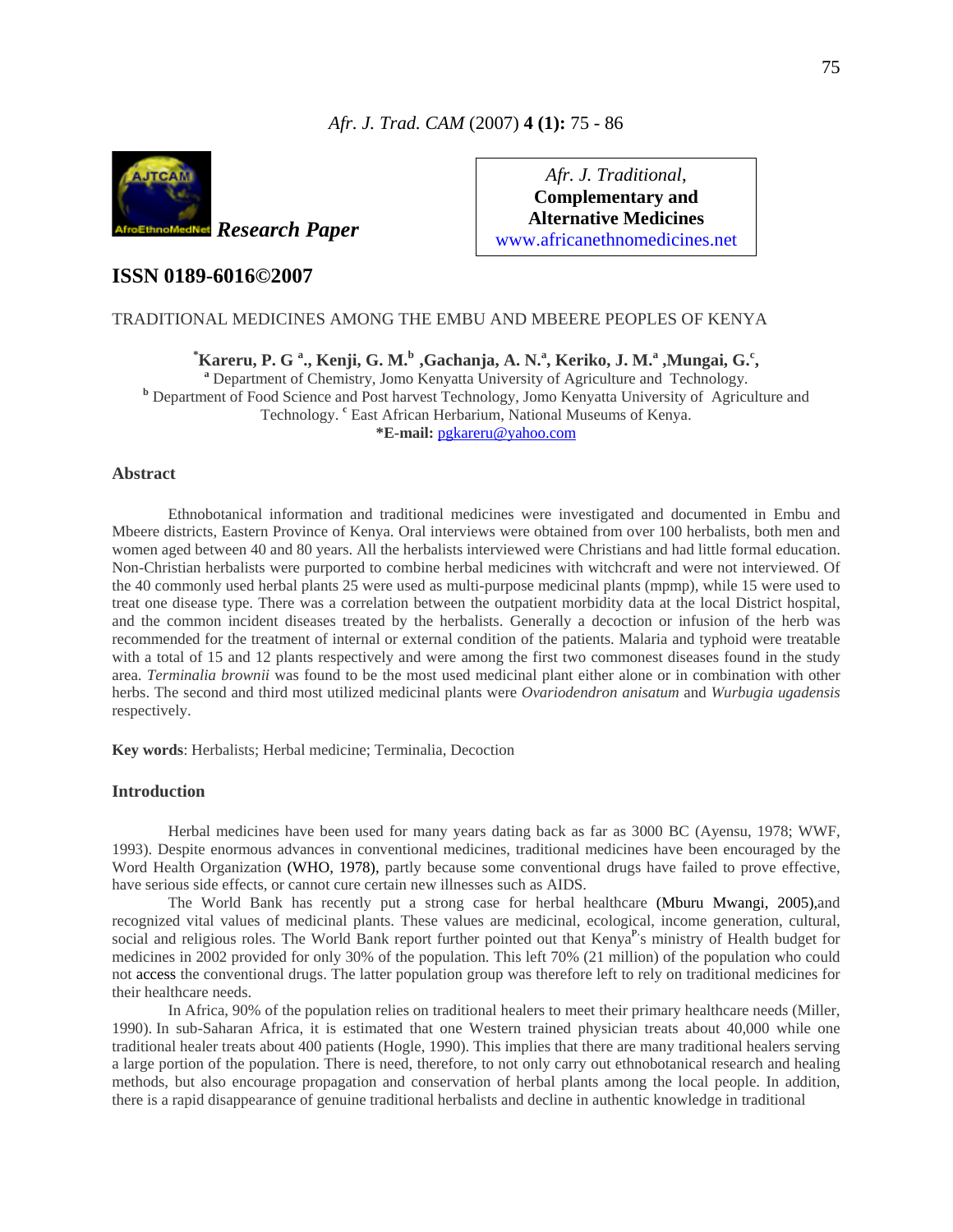#### Kareru *et al..Afr. J. Trad. CAM* (2007) **4 (1):** 75 - 86

treatment (Lindsay and Hepper, 1978). This is due to the Western influence and death of many aged healers from whom a great deal of information is derived. It is imperative therefore to document the indigenous knowledge regarding traditional medicines before it disappears.

In Kenya comprehensive ethnobotanical information and healing methods among the local communities is not completed. However, indigenous information of medicinal plants is recorded by several authors: (Glover, 1966; Lindsay and Hepper, 1978; Kokwaro, 1993; Kaendi, 1997; and Musila, 2000), among others. Elsewhere, herbal medicines research has been recently reported: (Barakat, E., Abu-Irmailum. Fatma U. Afifi. 2003; Joana Camejo-Rodrigues et al., 2003; and Lucia Viegi et al., 2003).

In this publication, ethnobotanical information and traditional medicines of the Mbere and Embu people of Eastern province, Kenya is reported. The local herbalists complement the conventional local doctors in the treatment of the common diseases in the study area (Table 1). Documentation of the practices of these herbalists in Embu and Mbeere districts of eastern Province, Kenya, is reported for the first time. It is important to note that indigenous knowledge is passed orally and therefore there is need for comprehensive documentation. These herbalists use herbs whose available plant biodiversity transverses from the rainforests of Mt Kenya slopes to the semi-arid Mbeere District, availing a wide biodiversity of plants.

#### **Materials and Method**

The main objective of this research was to document indigenous knowledge of the Mbeere and Embu peoples of the Eastern Province, Kenya. This involved documentation of the medicinal plants traditionally used in healthcare, the herbal drugs preparations, the diseases treated, and collection of plant specimens. Preliminary visits were done to identify and select the herbalists to who took part in this study. The Provincial Director, Ministry of Gender, Sports, Culture, and Social Services provided a list of authentic herbalist groups. These groups were selected to cover most of the area under our study. The initial selection was based on the willingness of herbalists to give voluntary information and interaction with researchers during consultative meetings. These meetings were participatory in nature, with researchers as facilitators. The common agenda was to produce a pharmacopoeia of herbal drugs for use by the herbalists in the study area.

 Ethnobotanical data was collected during a 12-month period from 110 herbalists practicing in the study area. They were both men and women aged 40 to 80 years. All the herbalists interviewed were Christians. Non-Christian herbalists were said to combine herbal medicines with witchcraft and were therefore avoided.

 The indigenous knowledge was collected using Participatory Rapid Appraisal method (PRA). This involved driving around to the identified herbalists. An expert in PRA from the National Museums of Kenya participated in this research. Formal interviews through questionnaires were avoided as it was found to be intimidating to the herbalists, majority of whom were semi- illiterate. A record of responses from individual and groups of herbalists were documented immediately during consultative meetings.

Plant materials were authenticated by comparison with herbarium specimens. Each plant specimen collected was given a herbarium specimen number and the voucher samples kept in the East African Herbarium, and in the Faculty of Science (Botany Department), Jomo Kenyatta University of Agriculture and Technology (J.K.U.A.T.).

#### **Results**

The results are provided in Tables 1 - 3.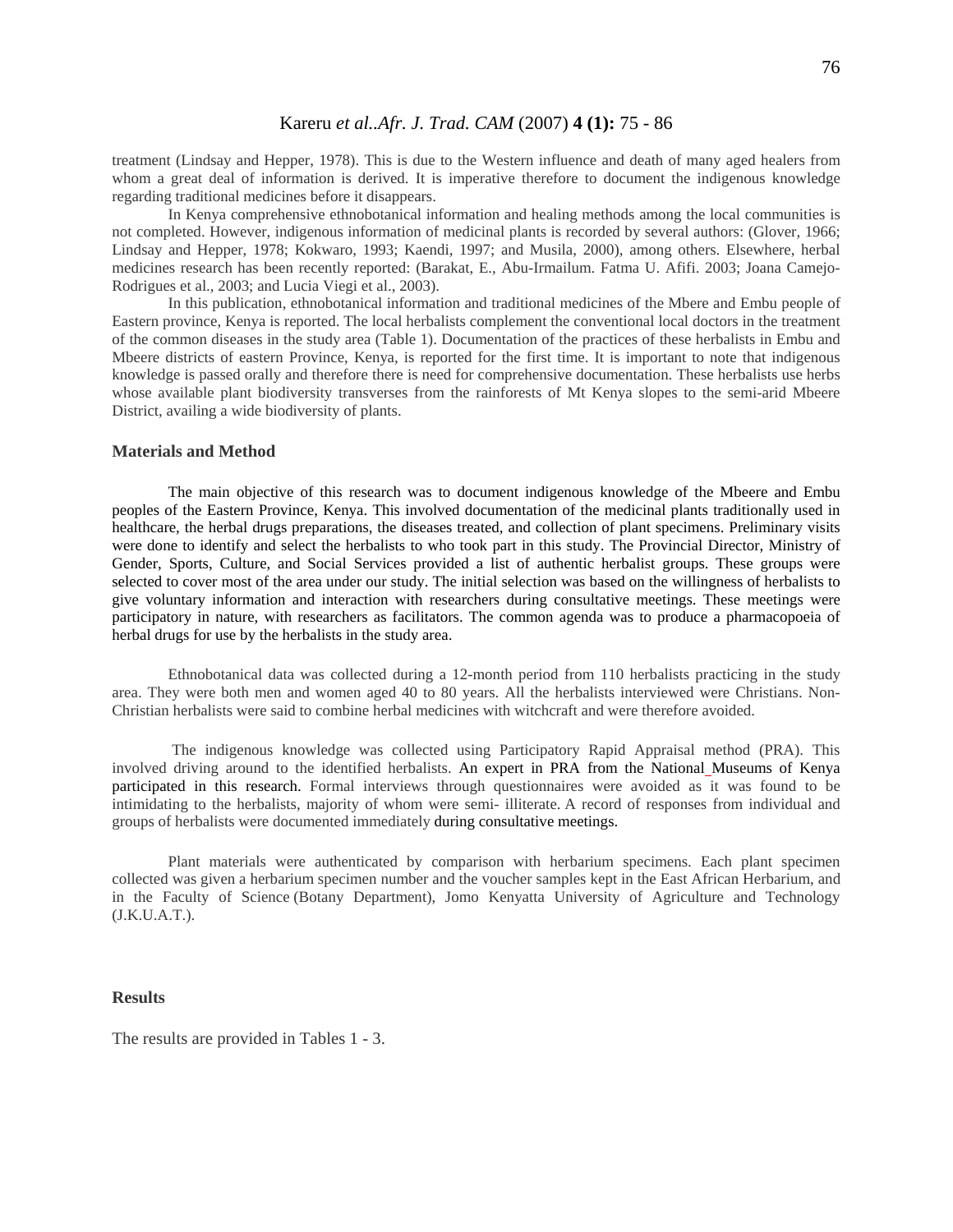# Kareru *et al..Afr. J. Trad. CAM* (2007) **4 (1):** 75 - 86

| Year / $\%$                                  | 2000   | $\frac{0}{0}$  | 2001   | $\%$           | 2002   | $\%$ |
|----------------------------------------------|--------|----------------|--------|----------------|--------|------|
| Disease type                                 |        |                |        |                |        |      |
| Malaria                                      | 87898  | 29.1           | 128682 | 31.9           | 139985 | 29.4 |
| Respiritory. system                          | 68392  | 23             | 93742  | 23.2           | 97500  | 20.5 |
| Intestinal worms                             | 25385  | 8.4            | 33796  | 8.4            | 36268  | 7.6  |
| Skin infection                               | 22850  | 6              | 25972  | 6.4            | 29468  | 6.2  |
| Pneumonia                                    | 14771  | 5              | 16515  | 4.1            | 18576  | 4    |
| Diarrhea                                     | 10525  | 3.5            | 12714  | 3.2            | 10913  | 2.3  |
| Rheumatism                                   | 5882   | 2              | 9756   | 2.4            | 10873  | 2.3  |
| Eye infection                                | 5333   | $\mathfrak{D}$ | 7274   | $\mathfrak{D}$ | 12762  | 2.7  |
| Urinary tract infections                     | 4513   | 1.5            | 5644   | 1.4            | 6681   | 1.4  |
| Total new cases                              | 271181 |                | 371668 |                | 437781 |      |
| *Source: Embu district Health Annual report. |        |                |        |                |        |      |

# **Table 1:** Outpatient morbidity data for Embu District Hospital٭

**Table 2:** Plant species and the healing methods used by the Mbeere and Embu people

Key: (m)=Mbeere; (e)= Embu

| <b>Condition/Local Names</b>                                | <b>Plant species</b>  | <b>Part used</b> |
|-------------------------------------------------------------|-----------------------|------------------|
| 1 Allergy                                                   |                       |                  |
| Muuti (m)                                                   | Erythrina abyssinica  | Roots            |
| Mururuku (m)                                                | Terminalia brownii    | Roots            |
| Gatukia (m)                                                 | Emilia discifolia     | Roots            |
| The roots are boiled in water and the decoction taken       |                       |                  |
| 2. Abortion (persons)                                       |                       |                  |
| Mururuku (m)                                                | Terminalia brownii    | Leaves           |
| The leaves are boiled in water and the decoction taken      |                       |                  |
| 3. Anthrax                                                  |                       |                  |
| Mukengeta (m)                                               | Senna singuana        | Roots            |
| Muthunthi (m)                                               | Maytenus senegalensis | Leaves           |
| The parts are boiled and the decoction taken by the patient |                       |                  |
| 4. Asthma                                                   |                       |                  |
| Muthiga (e)                                                 | Warburgia ugandensis  | Leaves/bark      |
| Mwaraka (e)                                                 | Plectranthus barbatus | Roots            |
| Kieha kia Murangi (m)                                       | Engleromyces goetzei  | Inner fresh      |
| The parts are boiled in water and given to the patient      |                       |                  |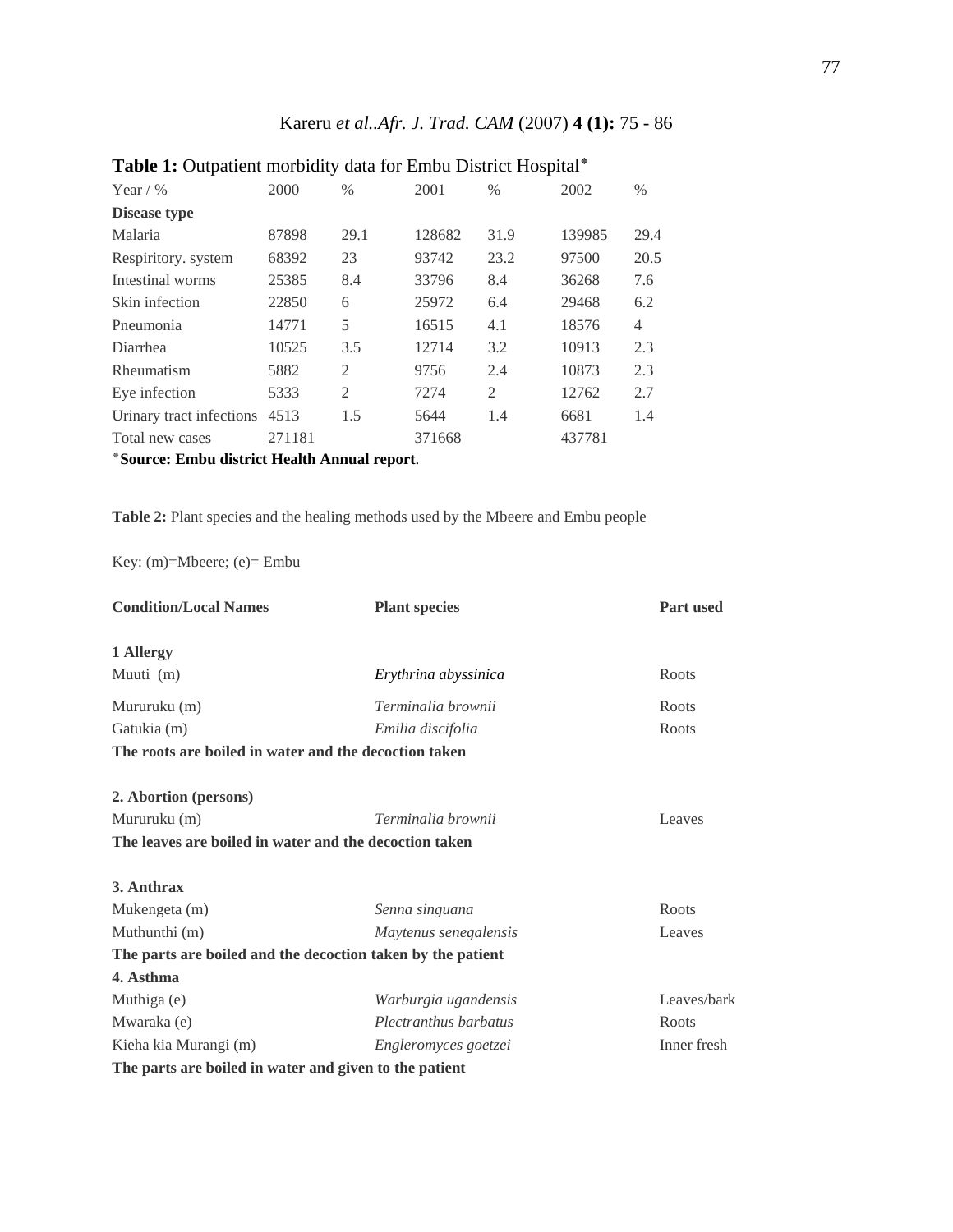### **5. Back-ache and Joint-ache**

| Muthira (e)       | Gnidia glauca         | Roots        |
|-------------------|-----------------------|--------------|
| Murangare (m)     | Acacia ataxacantha    | Roots        |
| Muthigira (e)     | Acacia mellifera      | Roots        |
| Muvaa $(m)$       | Pappea capensis       | Roots        |
| Mutagataga (e)    | Harrisonia abyssinica | Leaves/Roots |
| Mubindithindi (e) | Fagaropsis angolensis | Leaves       |
| Muvingo $(m)$     | Dalbergia melanoxylon | Bark         |
| Muura $(m)$       | Landolphia buchananii | Leaves       |
| Muugu $(e)$       | Landolphia buchananii | Leaves       |
|                   |                       |              |

## **The parts are boiled in water and taken with goat's soup**

| <b>6. Bone-setting (fracture)</b> |                             |               |
|-----------------------------------|-----------------------------|---------------|
| Muthata (e)                       | Olea europaea ssp. africana | Sap           |
| Karura (e)                        | Asparagus racemosus         | Roots         |
| Apply sap or root decoction       | and bandage                 |               |
| 7. Boils:                         |                             |               |
| Ikothokotho (m)                   | Cissus rotundifolia         | <b>Fruits</b> |

| Sap from the fruit applied on the boil      |                     |        |  |
|---------------------------------------------|---------------------|--------|--|
| 8. Bronchitis                               |                     |        |  |
| Makandu (e)                                 | Ocimum gratissimum  | Leaves |  |
| Mucuki wa ngig (e)i                         | Ageratum convzoides | Roots  |  |
| Mumoniore (e)                               | Solanecio sp.       | Roots  |  |
| The parts are boiled and the vapour inhaled |                     |        |  |

### **9. Bleeding (Blood clotting)**

| The decoction of bark is taken, while ashes and the juice are applied to stop bleeding |                       |        |  |  |
|----------------------------------------------------------------------------------------|-----------------------|--------|--|--|
| Mutundu (e)                                                                            | Croton macrostachyus  | Juice  |  |  |
| Mucuki wa Ngigi (e)                                                                    | Ageratum convzoides   | Ashes  |  |  |
| Mutagataga (e)                                                                         | Harrisonia abyssinica | Leaves |  |  |

### **10. Colds and Flu**

| Mucobi $(m)$      | Hoslundia opposita      | Leaves            |
|-------------------|-------------------------|-------------------|
| Mutongu $(m)$     | Solanum incanum         | Fruits            |
| Muthuguni (m)     | Clerodendron myricoides | Leaves            |
| Gitunguru (e)     | Allium ampeloprassum    | Leaves            |
| Muratina (m)      | Kigelia africana        | <b>Bark</b>       |
| Mugaa $(1)$ $(e)$ | Acacia abyssinica       | Tea from the bark |
| Mugaa $(2)$ $(e)$ | Acacia hockii           | <b>Bark</b>       |
| Munyua-mai (e)    | Eucalyptus globulus     | Leaves            |
| Muringamu (e)     | Eucalyptus saligna      | Leaves            |
| Ndania (e)        | Coriandrum sativa       | Leaves            |
| Mucururi (m)      | Trichodesma zeylanicum  | Whole plant       |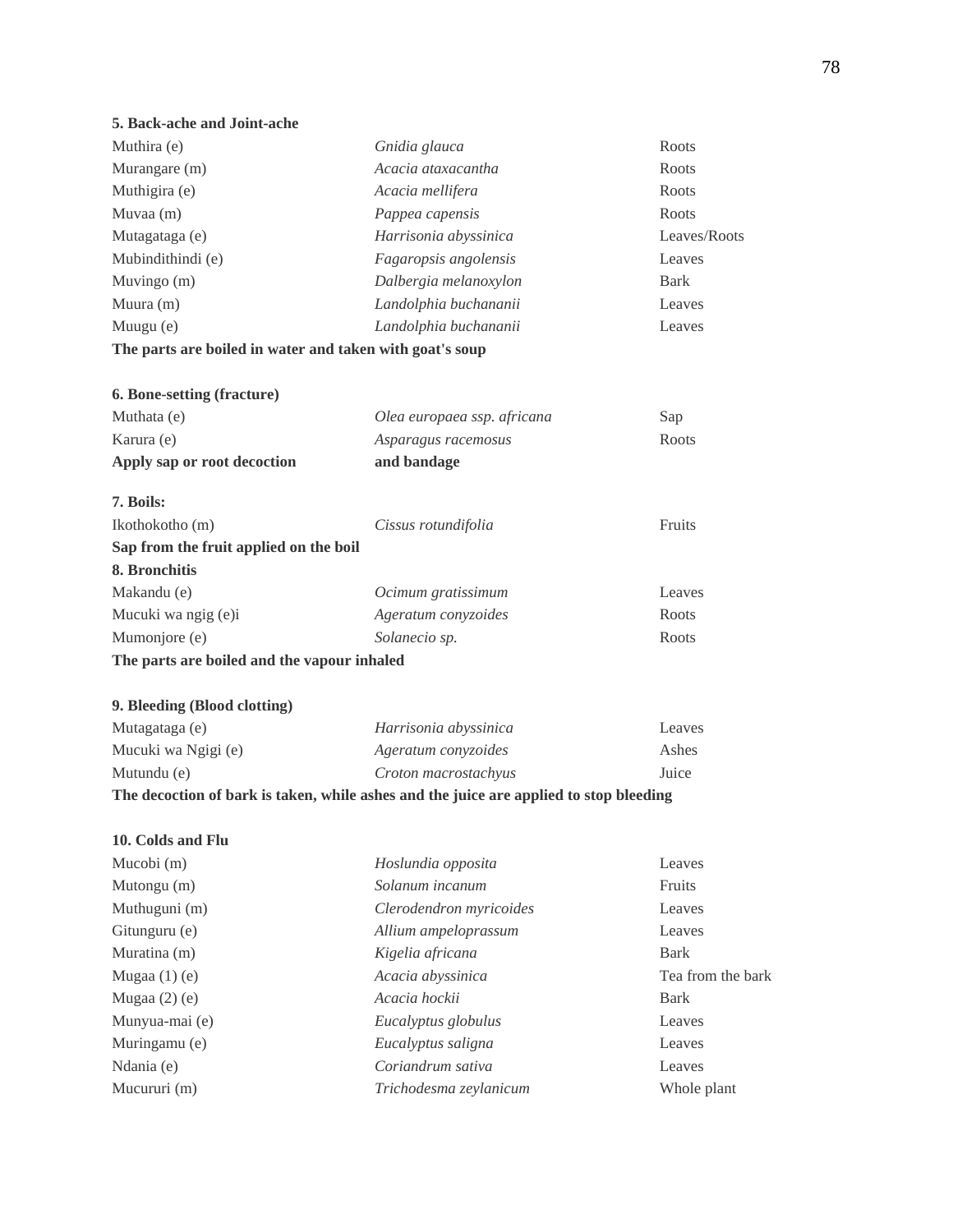## **Parts are boiled in water. The patient inhales the vapour or washes face with the decoction**

|                                                                     | 11. Cancer (of Breast and Prostrate Glands)                                                                                                                       |                |  |  |  |
|---------------------------------------------------------------------|-------------------------------------------------------------------------------------------------------------------------------------------------------------------|----------------|--|--|--|
| Muburu (m)                                                          | Vitex doniana                                                                                                                                                     | Leaves         |  |  |  |
| Mukururu (m)                                                        | Flueggea virosa                                                                                                                                                   | Roots          |  |  |  |
| Ndonga (m)                                                          | Ovariodendron anisatum                                                                                                                                            | Root tuber     |  |  |  |
| Muthunga (e)                                                        | Launea cornuta                                                                                                                                                    | Whole plant    |  |  |  |
| Mubuu (m)                                                           | Grewia villosa                                                                                                                                                    | Roots          |  |  |  |
| Muraga (m)                                                          | Maytenus obscura                                                                                                                                                  | Roots          |  |  |  |
| Muiria (e)                                                          | Prunus africana                                                                                                                                                   | <b>Bark</b>    |  |  |  |
| Concoction of the boiled parts is drunk by the patient              |                                                                                                                                                                   |                |  |  |  |
|                                                                     |                                                                                                                                                                   |                |  |  |  |
| 12. Calf-rejection                                                  |                                                                                                                                                                   |                |  |  |  |
| Ndonga (m)                                                          | Ovariodendron anisatum                                                                                                                                            | Root tuber     |  |  |  |
| <b>Concoction given to animal</b>                                   |                                                                                                                                                                   |                |  |  |  |
| 13. Dog-poison                                                      |                                                                                                                                                                   |                |  |  |  |
| Mwakia (m)                                                          | Zanha africana                                                                                                                                                    | Root tuber     |  |  |  |
| Root powder mixed with                                              | food                                                                                                                                                              |                |  |  |  |
| 14. Dog-bite                                                        |                                                                                                                                                                   |                |  |  |  |
| Kianduri (m)                                                        | Xerophyta spekei                                                                                                                                                  | Ashes          |  |  |  |
| Ashes applied to the bitten part                                    |                                                                                                                                                                   |                |  |  |  |
|                                                                     |                                                                                                                                                                   |                |  |  |  |
| <b>15. Diabetes</b>                                                 |                                                                                                                                                                   |                |  |  |  |
| Mucege (m)                                                          | Bidens pilosa                                                                                                                                                     | Ashes          |  |  |  |
| Mutegenye (m)                                                       | Cyathula polycephala                                                                                                                                              | Ashes          |  |  |  |
| Kianduri (m)                                                        | Xerophyta spekei                                                                                                                                                  | Ashes          |  |  |  |
| Add water to ashes and drink                                        |                                                                                                                                                                   |                |  |  |  |
| Ndonga(m)                                                           | Ovariodendron anisatum                                                                                                                                            | Ashes          |  |  |  |
| Add water to the ashes and give to the patient                      |                                                                                                                                                                   |                |  |  |  |
| Karuria-Tatha (m)                                                   | Schkuhria pinnata                                                                                                                                                 | Whole plant    |  |  |  |
| Boil the whole plant and drink the decoction to reduce sugar levels |                                                                                                                                                                   |                |  |  |  |
| Muthunga (m)                                                        | Launea cornuta                                                                                                                                                    | Whole plant    |  |  |  |
| Muthigiriri (m)                                                     | Lonchocarpus eriocalyx                                                                                                                                            | <b>Bark</b>    |  |  |  |
| The decoction reduces the sugar levels when drunk                   |                                                                                                                                                                   |                |  |  |  |
| Mwembe (e)                                                          | Mangifera indica                                                                                                                                                  | Leaves (shoot) |  |  |  |
|                                                                     | Dry young shoots of Mangifera indica. Dry Launea cornuta. Mix one teaspoonful of each powder in a cup of<br>water, drink 3 times a week, and repeat if necessary. |                |  |  |  |

# **16. Diarrhea** Mutagataga (m) *Harrisonia abyssinica* Roots Murerema (e) *Basella alba* Leaves

**Mix the parts with water, boil and drink.**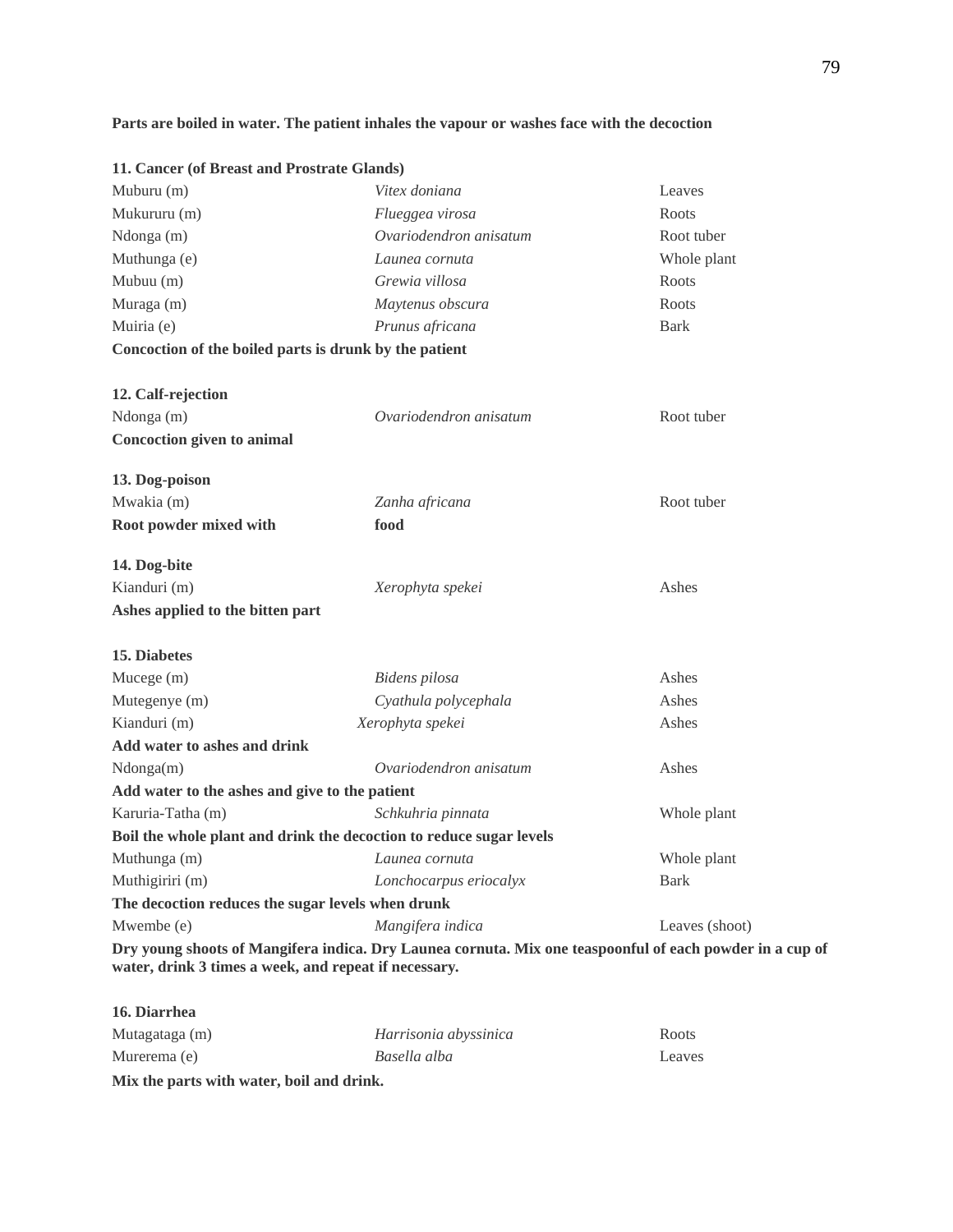# **17. Erectile Dysfunction (Impotence)**

| Managu (e)                                    | Solanum nigrum         | Whole plant |
|-----------------------------------------------|------------------------|-------------|
| Iviuviu (e)                                   | Sonchus asper          | Whole plant |
| Kungumanga (e)                                | Punica granatum        | Seeds       |
| Ndonga (e)                                    | Ovariodendron anisatum | Whole plant |
| Mugeta (e)-Muthiga                            | Warburgia ugandensis   | Leaves      |
| Muramba (e)                                   | Adansonia digitata     | <b>Bark</b> |
| The decoction of parts drunk                  |                        |             |
| 18. Eye Problem (infection)                   |                        |             |
| Mururuku (m)                                  | Terminalia brownii     | Leaves      |
| Muringa (m)                                   | Cordia africana        | <b>Bark</b> |
| Wash eye with decoction                       |                        |             |
| 19. Elephantiasis                             |                        |             |
| Mwerere (Kirembo) (e)                         | Euphorbia peudograntii | <b>Bark</b> |
| Mukengeta (e)                                 | Senna singuana         | <b>Bark</b> |
| <b>Drink decoction of bark</b>                |                        |             |
| 20. Fungal Infection and Ring Worm            |                        |             |
| Gatukia (e)                                   | Emilia discifolia      | whole plant |
| Mucii (m)                                     | Leucas mollis          | Leaves      |
| Mwinu (m)                                     | Senna didymobotrya     | Leaves      |
| Mukorwe (e)                                   | Albizia gummifera      | <b>Bark</b> |
| Mururuku (m)                                  | Terminalia brownii     | Leaves      |
| Apply decoction from boiled parts on the body |                        |             |
| 21. Family Planning (persons)                 |                        |             |
| Mururuku (m)                                  | Terminalia brownii     | Leaves      |
| Boil leaves in water and drink before action  |                        |             |
| 22. Gout                                      |                        |             |
| Murangare (m)                                 | Acacia ataxacantha     | Roots       |
| Decoction from boiled roots taken             |                        |             |
| 23. Gonorrhoea                                |                        |             |
| Murangare (m)                                 | Acacia ataxacantha     | Roots       |
| Mwogoya (m)                                   | Plectranthus barbatus  | Roots       |
| Kithunju (m)                                  | Aloe kendongensis      | Leaves      |
| Decoction of the boiled roots taken           |                        |             |
|                                               |                        |             |
| Makongo (m)                                   | Agave sisalana         | Roots       |
| Mutura (e)                                    | Ximenia americana      | <b>Bark</b> |
| Cong'e (e)                                    | Oxygonum sinuatum      | Leaves      |
| Muruva (m)                                    | Grewia tembensis       | Roots       |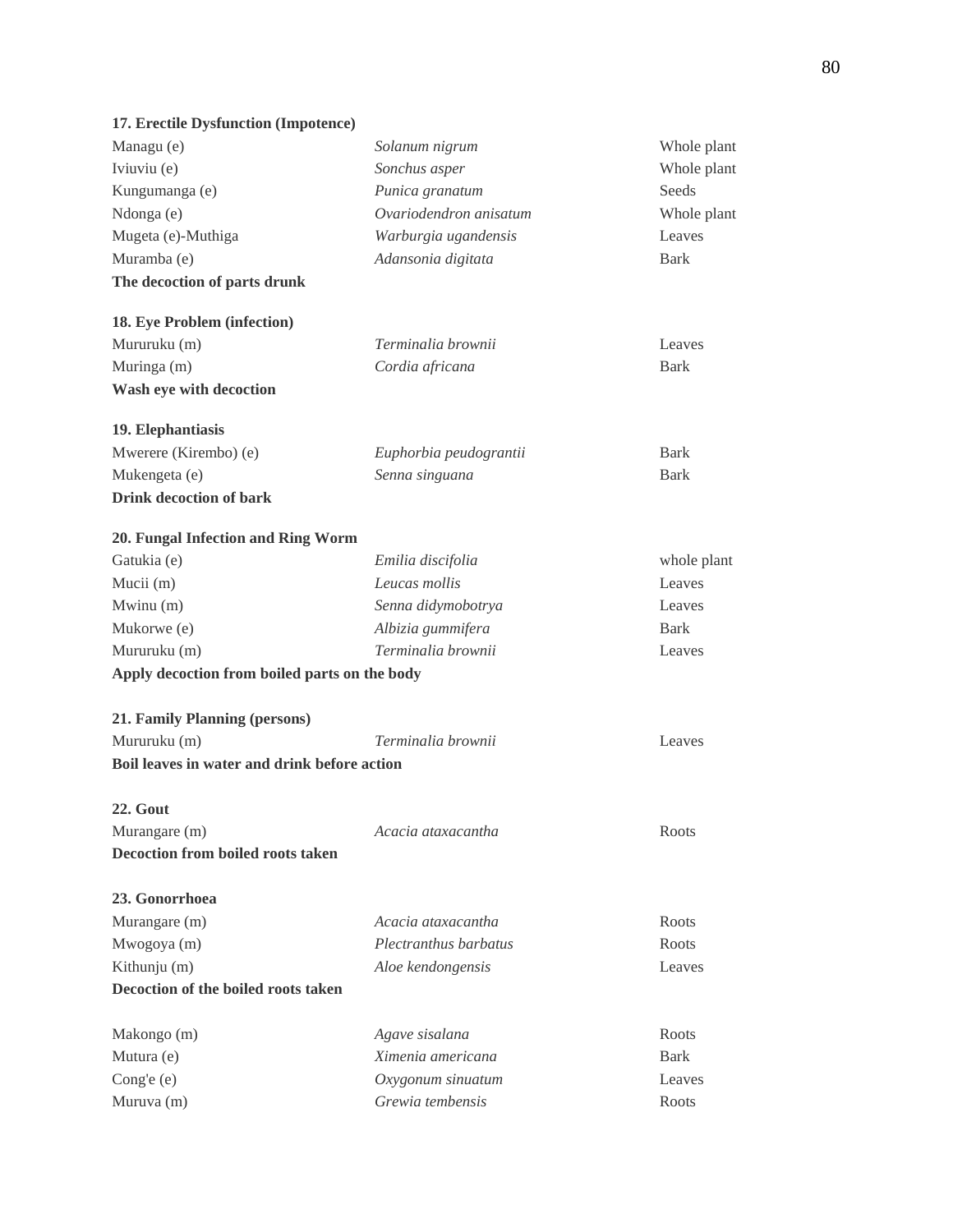# **Decoction from mixture of the parts taken, two cups daily for three days**

| Decoction taken daily for three days.                                                  |                       |       |  |  |
|----------------------------------------------------------------------------------------|-----------------------|-------|--|--|
| The above parts are boiled together in three cups of water (teaspoon each), one cup of |                       |       |  |  |
| Gikwa kia ngima (e)                                                                    | Dioscorea minutifolia | Tuber |  |  |
| Mubabai (male) (m)                                                                     | Carica papaya         | Roots |  |  |
| Mukungumanga (m)                                                                       | Punica granatum       | Seeds |  |  |

| 24. Insecticide                |                       |                          |
|--------------------------------|-----------------------|--------------------------|
| Muthiringo (m)                 | Strombosia scheffleri | Powder of the dry leaves |
| Murema muthua (m)              | Carphalea glaucescens | Leaves                   |
| Muthira (m)                    | Gnidia glauca         | Leaves                   |
| Apply dry powder of the leaves |                       |                          |
| <b>25. Kidney Problems</b>     |                       |                          |
| Mururi (e)                     | Trichilia emetica     | <b>Bark</b>              |
| Mukururu (m)                   | Flueggea virosa       | Roots                    |

| Boil parts in water and give to the patient |                    |      |  |
|---------------------------------------------|--------------------|------|--|
| Muthaguta (e)                               | Securinega virosa? | Bark |  |
| $1$ viunui uiu $\binom{1}{1}$               | T the great virosa | www  |  |

## **26. Malaria**

| Mubindithindi (e)                                                                                                                                                                                                                                         | Fagaropsis angolensis | Leaves      |
|-----------------------------------------------------------------------------------------------------------------------------------------------------------------------------------------------------------------------------------------------------------|-----------------------|-------------|
| Mwinu (e)                                                                                                                                                                                                                                                 | Senna didymobotrya    | Leaves      |
| Wanjiru-wa-Rurii (e)                                                                                                                                                                                                                                      | Ajuga remota          | Whole plant |
| Mukurwe (e)                                                                                                                                                                                                                                               | Albizia gummifera     | Bark        |
| Mumonjora (e)                                                                                                                                                                                                                                             | Solanecio sp.         | Leaves      |
| Muuti (e)                                                                                                                                                                                                                                                 | Erythrina abyssinica  | Roots       |
| $\mathbf{D}_{\text{max}}$ , $\mathbf{A}_{\text{max}}$ , $\mathbf{B}_{\text{max}}$ , $\mathbf{L}_{\text{max}}$ , $\mathbf{L}_{\text{max}}$ , $\mathbf{L}_{\text{max}}$ , $\mathbf{L}_{\text{max}}$ , $\mathbf{L}_{\text{max}}$ , $\mathbf{L}_{\text{max}}$ |                       |             |

#### **Decoction of the above mixture in boiled water is taken**

| Mururuku (m)      | Terminalia brownii     | Leaves       |
|-------------------|------------------------|--------------|
| Mukunyi (m)       | Cardiospermum corindum | Roots        |
| Mutagataga (m)    | Harrisonia abyssinica  | Roots        |
| Mugirimura (m)    | Pentas zanzibarica     | Roots        |
| Muyovo $(m)$      | Leonotis mollissima    | Roots        |
| Murumbawe (m)     | Withania somnifera     | Leaves/Roots |
| Muterendu (m)     | Teclea nobilis         | Leaves       |
| Mataa (m)         | Ocimum basilicum       | Leaves       |
| Karuria-tatha (m) | Schkuhria pinnata      | Whole plant  |
| Mukenia (m)       | Lantana camara         | Leaves       |
| Mucatha (m)       | Vernonia lasiopus      | Leaves       |
| Kithunju (m)      | Aloe balyi             | Leaves       |
| Mubuthi (m)       | Caesalpinia volkensii  | Leaves       |
| Mutambi (m)       | Strychnos henningsii   | <b>Stem</b>  |
| Kivia (e)         | Engleromyces goetzei   | Whole fruit  |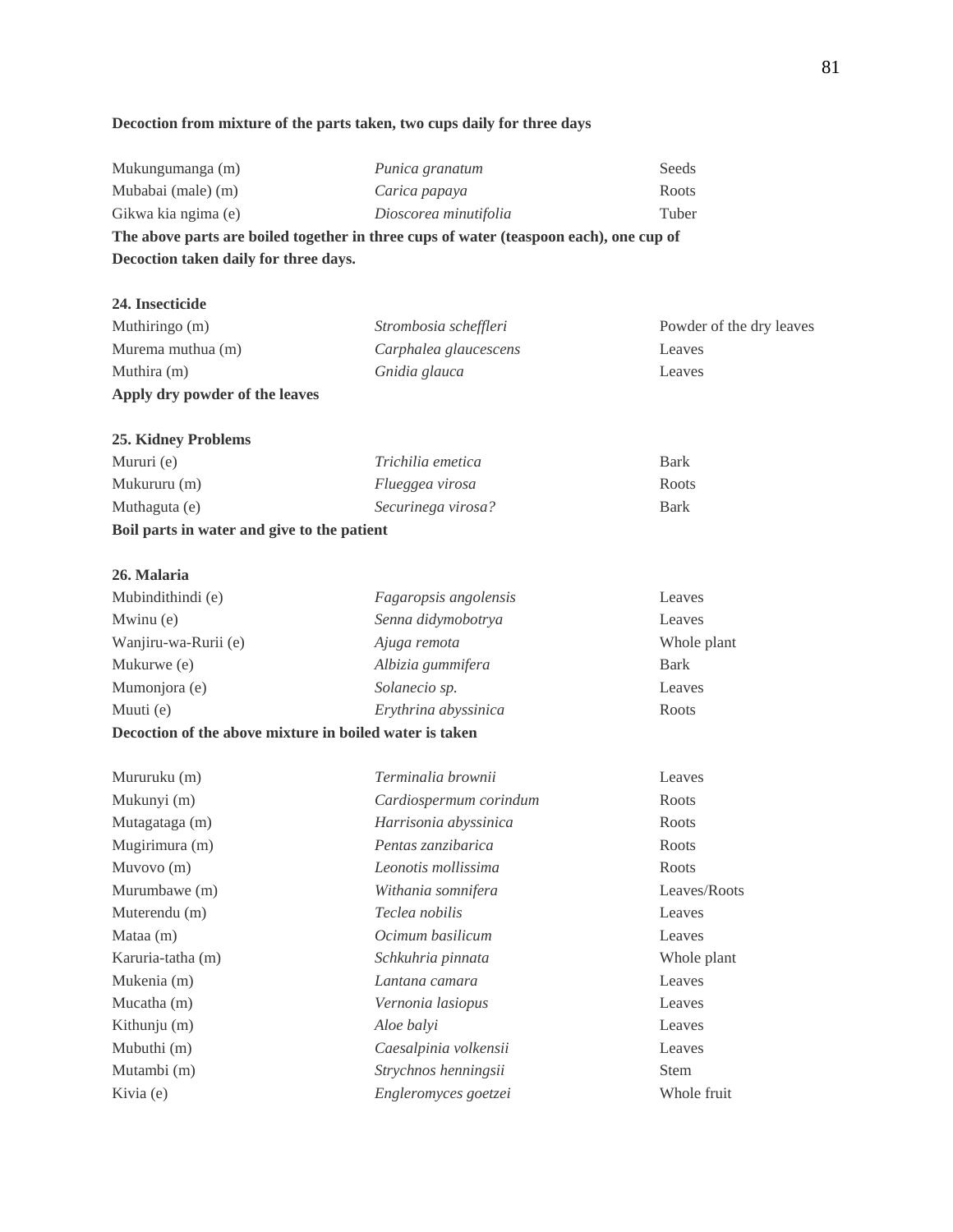| Parts indicated are boiled in water and drunk two times a day for a week. |                     |             |
|---------------------------------------------------------------------------|---------------------|-------------|
| $N$ jugu $(e)$                                                            | Cajanus cajan       | Leaves      |
| Mukandu (m)                                                               | Ocimum gratissimum  | Leaves      |
| Mwarobaine (e, m)                                                         | Azadirachta indica  | All parts   |
| Mugegeti (e)                                                              | Pistacia aethiopica | <b>Bark</b> |

### **27. Pneumonia**

| Mwokia (m)                 | Zanha africana          | Roots       |
|----------------------------|-------------------------|-------------|
| Mucigara (m)               | Uvaria scheffleri       | Roots       |
| Murangare (m)              | Acacia ataxacatha       | Roots       |
| Mukumbi (m)                | Abrus schimperi         | Roots       |
| Muthigira (m)              | Acacia mellifera        | <b>Bark</b> |
| Kigurugua (m)              | Commiphora africana     | Roots       |
| Kithunju $(m)$             | Aloe ballyi             | Leaves      |
| Mugirimura (m)             | Vernonia brachycalyx    | Roots       |
| Mucatha $(m)$              | Vernonia lasiopus       | Leaves      |
| Munjuga-iria (e)           | Clerodendrum myricoides | Roots       |
| Decoction of mixture drunk |                         |             |

#### **28. Rheumatism (Joint Pains)**

| Mubingo $(m)$   | Dalbergia melanoxylon  | Roots       |
|-----------------|------------------------|-------------|
| Muthinia (m)    | Croton dichogamus      | Roots       |
| Mutiru $(m)$    | Lonchocarpus eriocalyx | <b>Bark</b> |
| Mukenenga $(m)$ | Zanthoxylum chalybeum  | Roots       |

#### **29. Stomach Pains**

| Mwirungwa (e)   | Leonotis mollissima   | Roots       |
|-----------------|-----------------------|-------------|
| Mucuki (m)      | Epilobium hirsutum    | Roots       |
| Muthunthi (m)   | Maytenus senegalensis | Roots       |
| Mutegenye (m)   | Cyathula polycephala  | Leaves      |
| Muga-Nthegu (m) | Albizia amara         | Roots       |
| Kirurite (e)    | Tithonia diversifolia | Leaves      |
| Thina (e)       | Cuscuta kilimanjari   | Whole plant |
| Muthaata (m)    | Olea europaea         | Leaves      |
|                 |                       |             |

## **Parts boiled in water and the decoction drunk**

| 30. Shampoo (Hair)                                                          |               |        |
|-----------------------------------------------------------------------------|---------------|--------|
| Karundu (m)                                                                 | Hermannia sp. | Leaves |
| Mix the leaves of the plant with water, apply to hair then rinse with water |               |        |

## **31. Skin Lashes** Mung'endia Nthenge (m) *Senecio succulent* Stem **Apply the stem ash**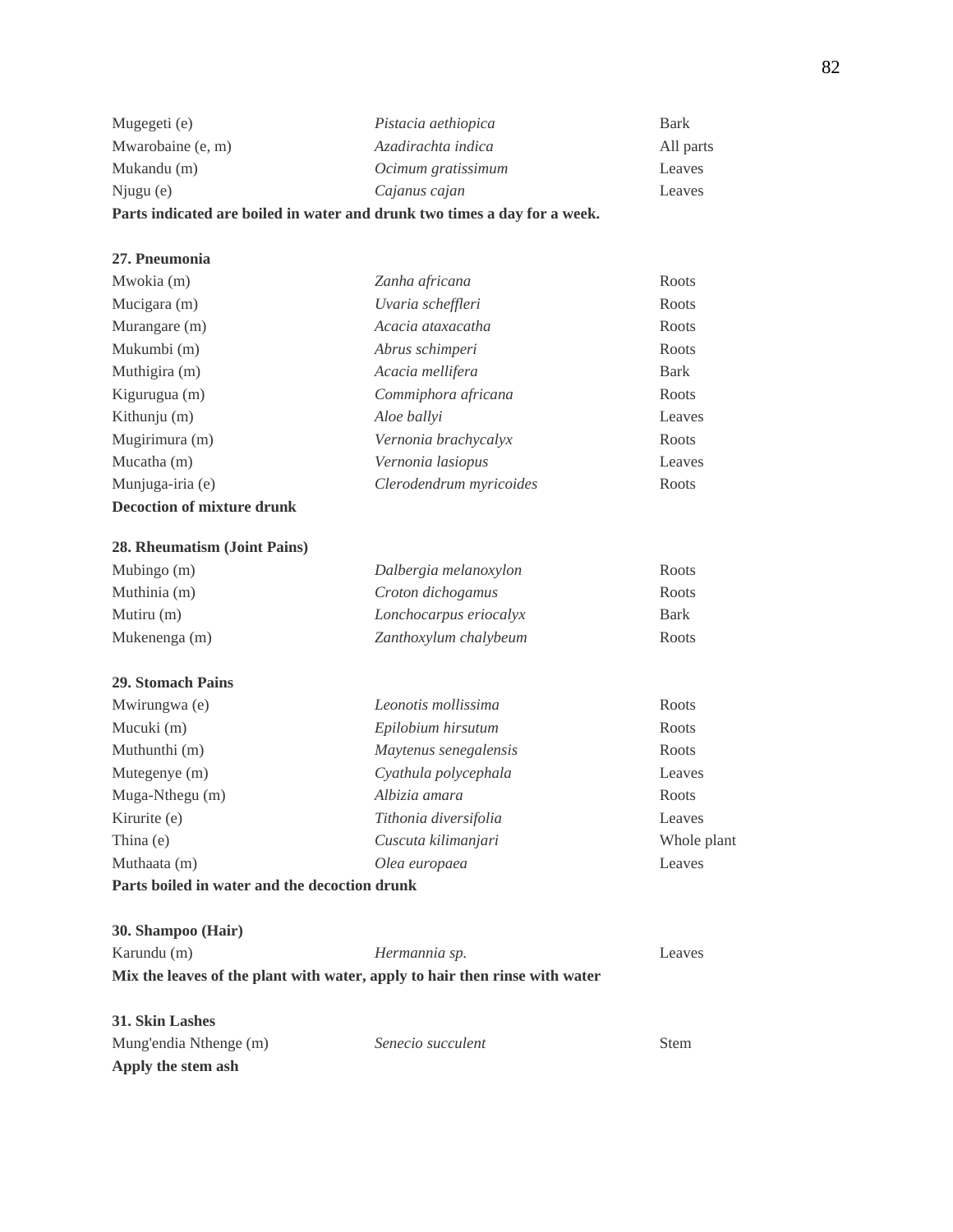| Apply sap or fruit juice to lashes or pimples |                     |        |
|-----------------------------------------------|---------------------|--------|
| Mururi (e)                                    | Trichilia emetica   | Sap    |
| Ikothokotho (m)                               | Cissus rotundifolia | Fruits |

## **32. Snake-bite**

| Apply ashes to the bite |                        |       |
|-------------------------|------------------------|-------|
| Kianduri (m)            | Xerophyta spekei       | Ashes |
| $N$ donga $(m)$         | Ovariodendron anisatum | Ashes |

## **33. Soup**

| Muthinia (m)                                           | Croton dichogamus     | Roots  |
|--------------------------------------------------------|-----------------------|--------|
| Mukenenga (m)                                          | Zanthoxylum chalybeum | Roots  |
| Mugeta (m)                                             | Warburgia ugandensis  | Leaves |
| Boil the parts in water and take with goat's bone soup |                       |        |

### **34. Tooth-ache**

| Mwokia (e)          | Zanha africana              | Roots  |
|---------------------|-----------------------------|--------|
| Gakurue (e)         | <i>Phyllanthus sepialis</i> | Roots  |
| Mutongu $(m)$       | Solanum incanum             | Fruits |
| Mutegenye (e) white | Achyranthes aspera          | Roots  |
|                     |                             |        |

## **Either apply powdered parts to the tooth or boil the parts and gaggle the decoction**

## **35. Typhoid**

| Muthithi (e)                                    | Osyris abyssinica       | Leaves/Roots |
|-------------------------------------------------|-------------------------|--------------|
| Mutathi (e)                                     | Clausena anisata        | Roots        |
| Mwiria (e)                                      | Prunus africana         | Bark         |
| Mukambura (m)                                   | Dovyalis abyssinica     | Friuits      |
| Cong'e $(e)$                                    | Oxygonum sinuatum       | Whole plant  |
| Kiruma (m)                                      | Aloe lateritia          | Leaves       |
| Mixture of parts boiled in water and then drunk |                         |              |
| Mwonge $(m)$                                    | Periploca linearifolia  | Roots        |
| Kirurite (e)                                    | Tithonia diversifolia   | Leaves       |
| Mutootoo (m)                                    | Dombeya rotundifolia    | <b>Bark</b>  |
| Munjuga-iria (m)                                | Clerodendrum myricoides | Roots        |
| Murembu (e)                                     | Ehretia cymosa          | Bark         |
| Murava $(m)$                                    | Combretum molle         | Leaves       |
| Individual parts are boiled in water and drink  |                         |              |

## **36. Ulcers**

| Powder of the parts is mixed with water and boiled, then given to the patient |                     |             |  |  |  |  |
|-------------------------------------------------------------------------------|---------------------|-------------|--|--|--|--|
| Mukeu (e)                                                                     | Dombeya burgessiae  | Roots       |  |  |  |  |
| Mugere (e)                                                                    | Hibiscus micranthus | Roots       |  |  |  |  |
| Gatukia (e)                                                                   | Emilia discifolia   | Whole plant |  |  |  |  |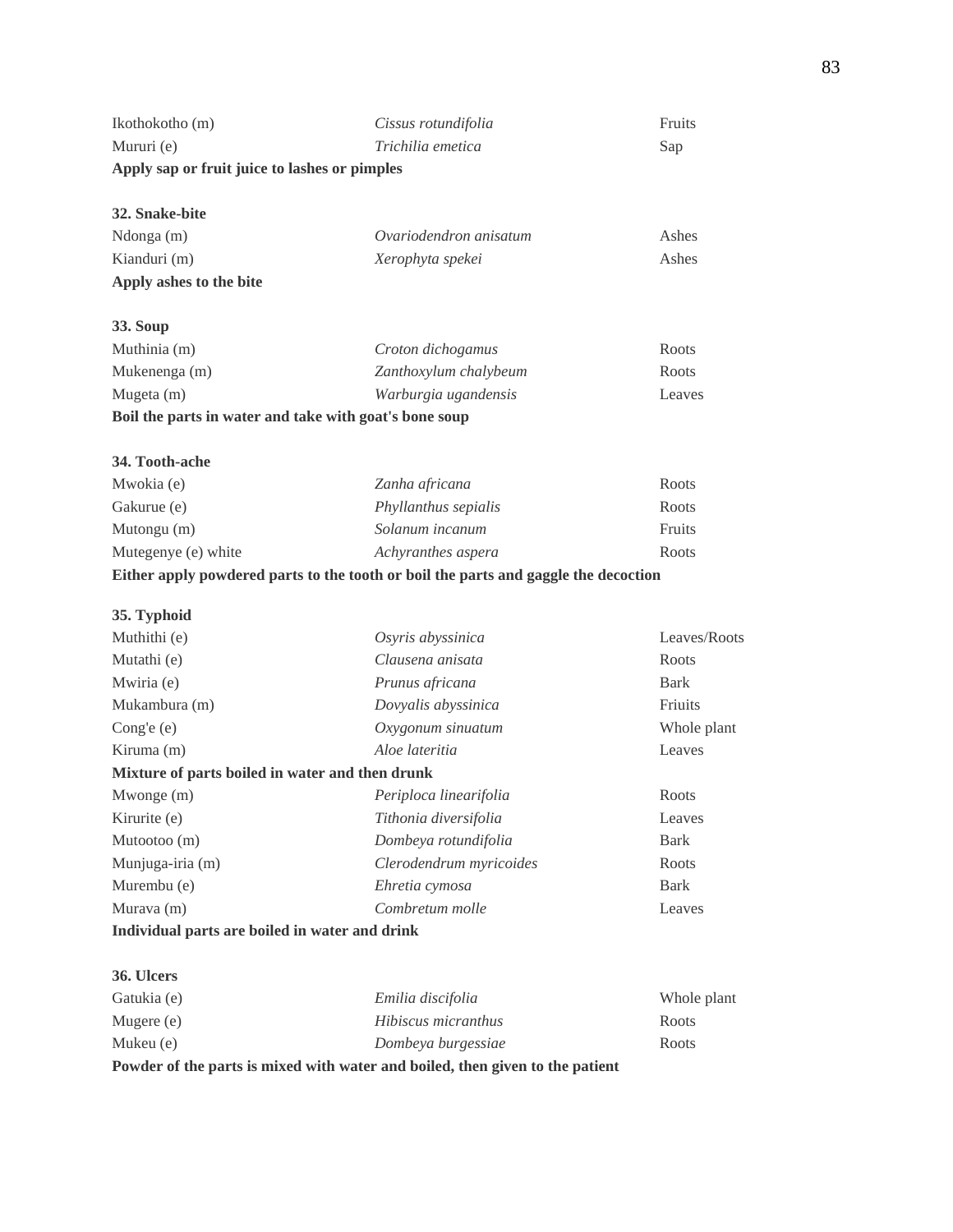| 37. Vitamins Supplement                                |                                      |               |
|--------------------------------------------------------|--------------------------------------|---------------|
| Muburu $(m)$                                           | Vitex doniana                        | Fruits        |
| Muthigiu (m)                                           | Rhus natalensis                      | Tea from bark |
| Tea or fruits is taken                                 |                                      |               |
| 38. Worms (Human/animals                               |                                      |               |
| Mubarwa (e)                                            | Albizia anthelmintica                | Bark/roots    |
| Mwinu (e)                                              | Senna didymobotrya                   | Leaves        |
| Muvovo (m)                                             | Leonotis mollissima                  | Leaves        |
| Mucaritha (m)                                          | Entada leptostachya                  | Roots         |
| Mugeta (m)                                             | Warburgia ugandensis                 | <b>Bark</b>   |
| Mururuku (m)                                           | Terminalia brownii                   | <b>Bark</b>   |
| Terere (e)                                             | Amaranthus hybridus                  | Leaves        |
| Mubera (m)                                             | Psidium guajava                      | Leaves        |
| Mubiru (m)                                             | Vangueria madagascariensis<br>Leaves |               |
| The parts are boiled in water and given to the patient |                                      |               |
| 39. Skin burns                                         |                                      |               |
| Mwembe (e)                                             | Mangifera indica                     | Leaves        |
| <b>Decoction applied</b>                               |                                      |               |
| 40. Blood pressure                                     |                                      |               |
| Muthigiriri (e)                                        | Lonchocarpus eriocalyx               | <b>Bark</b>   |
| Muterendu (e)                                          | Teclea simplicifolia                 | Leaves        |
| Mukura (e)                                             | Piliostigma thonningii               | <b>Bark</b>   |

**Drink decoction**

| Table 3: Medicinal plant species ranking. |                |                         |                                               |  |  |  |
|-------------------------------------------|----------------|-------------------------|-----------------------------------------------|--|--|--|
| <b>Species Name</b>                       | <b>Ranking</b> | <b>No of Times Used</b> | <b>Diseases Treated</b>                       |  |  |  |
| Terminalia brownii                        |                | 6                       | Allergy, Abortion, Eye problems               |  |  |  |
|                                           |                |                         | Family planning, Kidney, Worms                |  |  |  |
| Ovariodendron anisatum                    | $\mathcal{L}$  | 5                       | Cancer, Calf rejection, Diabetes,             |  |  |  |
|                                           |                |                         | Erectile Dysfunction                          |  |  |  |
| Warburgia ugandensis                      | 3              | $\overline{4}$          | Asthma, Erectile Dysfunction, Soup,<br>Worms. |  |  |  |
| Acacia ataxacantha                        | 3              | 4                       | Back-ache, Gout, Gonorrhea,                   |  |  |  |
|                                           |                |                         | Pneumonia.                                    |  |  |  |
| Harrisonia abyssinica                     | 3              | $\overline{4}$          | Back-ache, Joints, Bleeding,                  |  |  |  |
|                                           |                |                         | Diarrhea, Malaria.                            |  |  |  |
| Olea europaea                             | 4              | 3                       | Bone-setting, Stomach pains.                  |  |  |  |
| Emilia discifolia                         | 4              | 3                       | Allergy, Fungal infection,                    |  |  |  |
|                                           |                |                         | Ulcers.                                       |  |  |  |
| Leonotis mollissona                       | 4              | 3                       | Malaria, Stomach pains, Worms.                |  |  |  |
| Acacia mellifera                          | 5              | 2                       | Backache, Pneumonia.                          |  |  |  |
| Fagaropsis angolensis                     | 5              | $\overline{2}$          | Backache, Malaria.                            |  |  |  |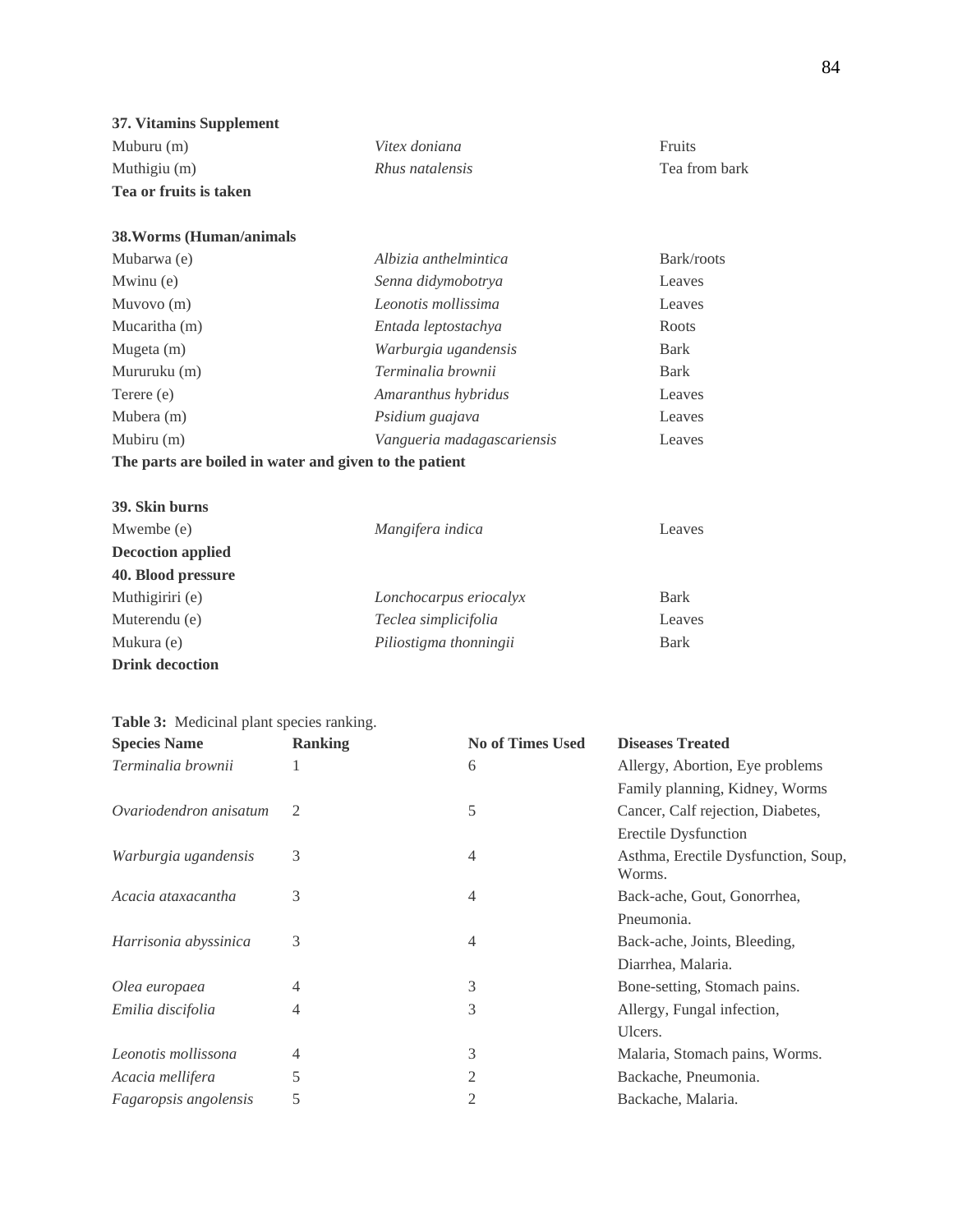| Dalbergia melanoxylon   | 5 | $\sqrt{2}$     | Backache, Pneumonia.          |
|-------------------------|---|----------------|-------------------------------|
| Ocimum gratissimum      | 5 | 2              | Bronchitis, Malaria.          |
| Clerodendrum myricoides | 5 | 2              | Cold and Flu, Typhoid.        |
| Prunus africana         | 5 | 2              | Cancer, Typhoid               |
| Schkuhria pinnata       | 5 | $\overline{c}$ | Diabetes, Malaria             |
| Flueggea virosa         | 5 | 2              | Cancer, Kidney problems       |
| Trichilia emetica       | 5 | $\overline{c}$ | Kidney problems, Skin rashes. |
| Senna singueana         | 5 | 2              | Anthrax, Elephantiasis        |
| Tithonia diversifolius  | 5 | $\overline{c}$ | Stomach pains, Typhoid        |
| Vitex doniana           | 5 | $\overline{2}$ | Cancer, Vitamins suppliment   |
| Mangifera indica        | 5 | $\overline{c}$ | Diabetes, Skin burns          |
| Ageratum conyzoides     | 5 | $\overline{c}$ | Bronchitis, Bleeding          |
| Xerophyta spekei        | 5 | $\overline{c}$ | Dog bite, Diabetes            |
| Erythrina abyssinica    | 5 | $\overline{c}$ | Allergy, Malaria              |
| Engleromyces goetzei    | 5 | $\overline{c}$ | Asthma, Malaria.              |
| Maytenus obscura        | 6 | 1              | Cancer                        |
| Plectranthus barbatus   | 6 | 1              | Gonorrhoea                    |
| Aloe kendongensis       | 6 | 1              | Gonorrhea                     |
| Vernonia lasiopus       | 6 | 1              | Malaria                       |
| Croton macrostachyus    | 6 | 1              | Bleeding                      |
| Grewia virosa           | 6 | 1              | Cancer                        |
| Lonchocarpus eriocalyx  | 6 | 1              | <b>Diabetes</b>               |
| Cordia africana         | 6 | 1              | Eye problems                  |
| Senna didymobotrya      | 6 | 1              | Fungal Infection, Ring worms  |
| Albizia gummifera       | 6 | 1              | Fungal Infection, Ring worms  |
| Ximenia americana       | 6 | 1              | Gonorrhea                     |
| Ajuga remota            | 6 | 1              | Malaria                       |
| Cardiospermum corindum  | 6 | 1              | Malaria                       |
| Zanthoxylum chalybeum   | 6 | 1              | Rheumatism                    |
| Maytenus senegalensis   | 6 | 1              | Stomach pains                 |

**Ranking: 1= Commonly used; 6= Used for only one disease**

#### **Discussion**

Herbal medicines played an important role in the provision of health care for the rural poor within the communities under our study. The advantages are clearly low cost of herbal drugs and an element of self - reliance and non-dependency on government health institutions, some of which were located far away from the communities. Traditional health practitioners or herbalists treat patients using the indigenous knowledge acquired over generations, down family lines. This information is usually stored in human pharmacopoeia and hence the need for documentation for posterity. It is also prudent to document the indigenous knowledge due to the rapid disappearance of herbalists with authentic knowledge majority of who are advanced in age.

The herbalists were able to identify poisonous plants, by observing the foliage which domestic animals avoided while grazing. In addition, birds and bees avoided nectar from flowers of toxic plants, and through this "traditional taxonomy" plants with thorny leaves were regarded as "male", that is, naturally poisonous. On the other hand, plants without thorny leaves were regarded as non-poisonous.